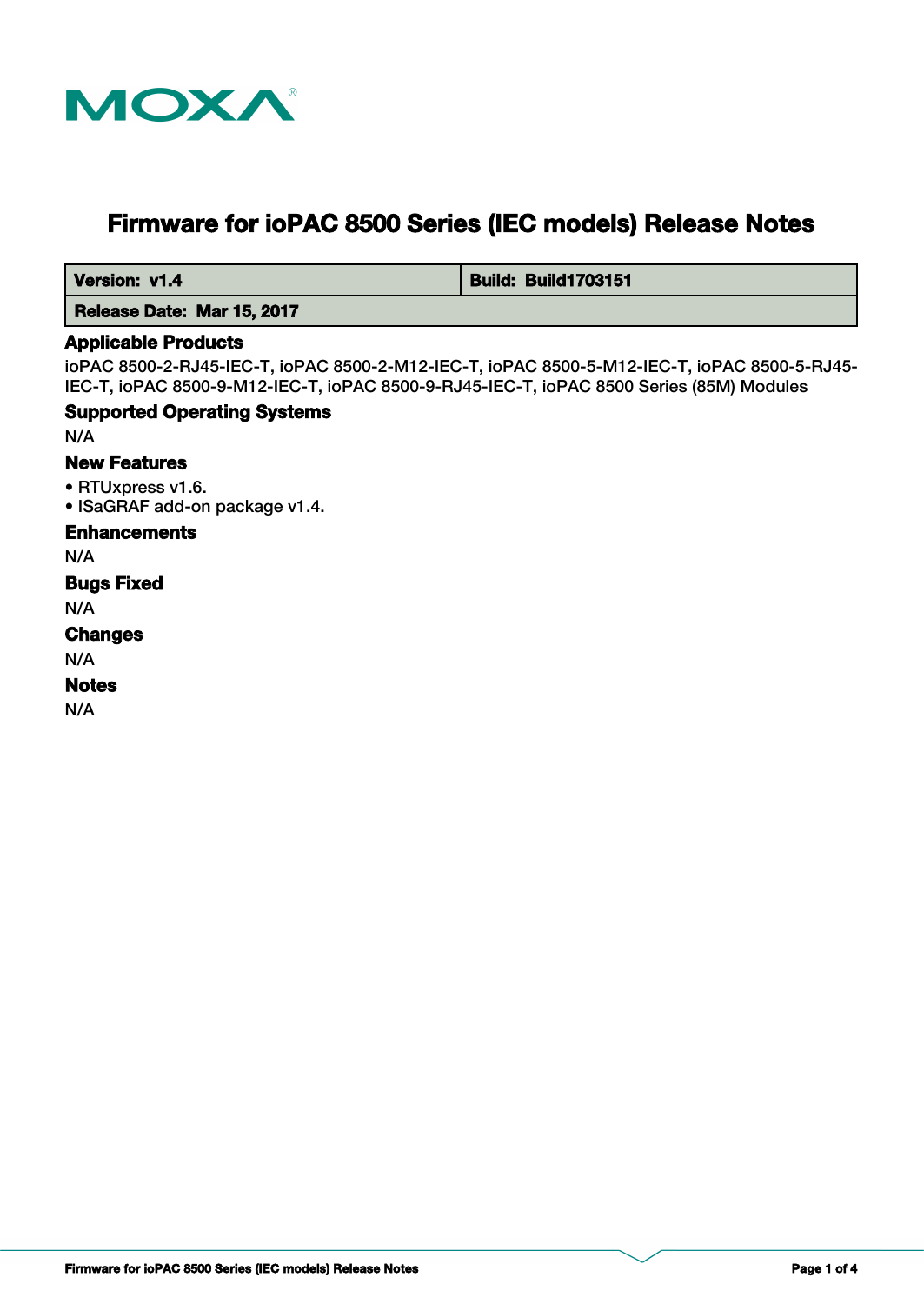

 **Version: v1.3 Build: Build: Build15122319** 

 **Release Date: N/A**

### **Applicable Products**

ioPAC 8500-2-M12-IEC-T, ioPAC 8500-2-RJ45-IEC-T, ioPAC 8500-5-M12-IEC-T, ioPAC 8500-5-RJ45- IEC-T, ioPAC 8500-9-M12-IEC-T, ioPAC 8500-9-RJ45-IEC-T

### **Supported Operating Systems**

N/A

### **New Features**

- SNMP function.
- SNMP trap function.
- Modbus/RTU slave function.
- Delay between polls function in Modbus master mode.
- RTUxpress v1.4.
- ISaGRAF workbench v6.4.
- ISaGRAF add-on package v1.2.

#### **Enhancements**

N/A

**Bugs Fixed**

N/A

**Changes**

N/A

#### **Notes**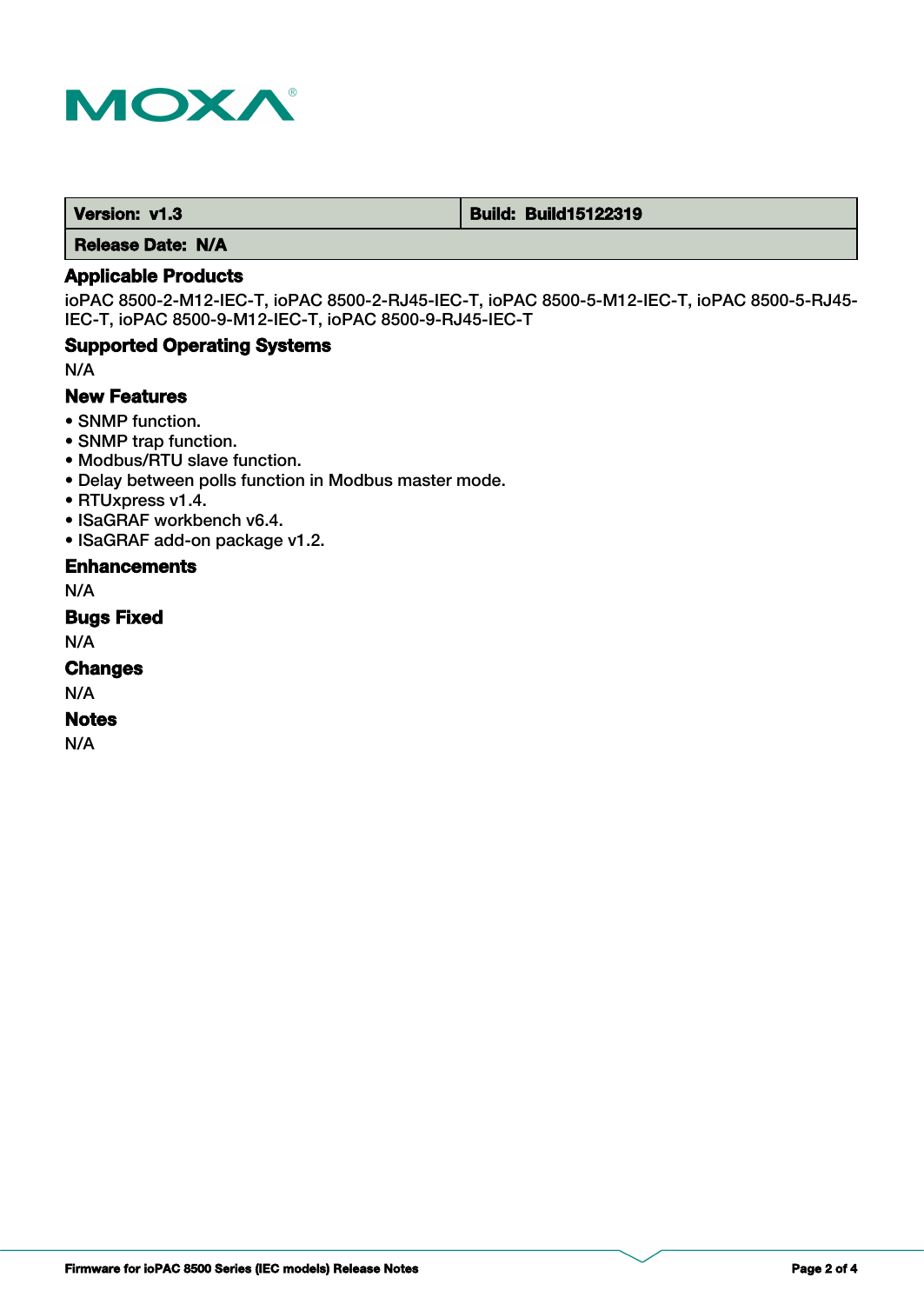

 **Version: v1.1 Build: Build14102113** 

 **Release Date: N/A**

### **Applicable Products**

ioPAC 8500-2-M12-IEC-T, ioPAC 8500-2-RJ45-IEC-T, ioPAC 8500-5-M12-IEC-T, ioPAC 8500-5-RJ45- IEC-T, ioPAC 8500-9-M12-IEC-T, ioPAC 8500-9-RJ45-IEC-T

### **Supported Operating Systems**

N/A

#### **New Features**

N/A

### **Enhancements**

- Digital input supports frequency mode.
- Performance enhancement.

### **Bugs Fixed**

N/A

# **Changes**

N/A

# **Notes**